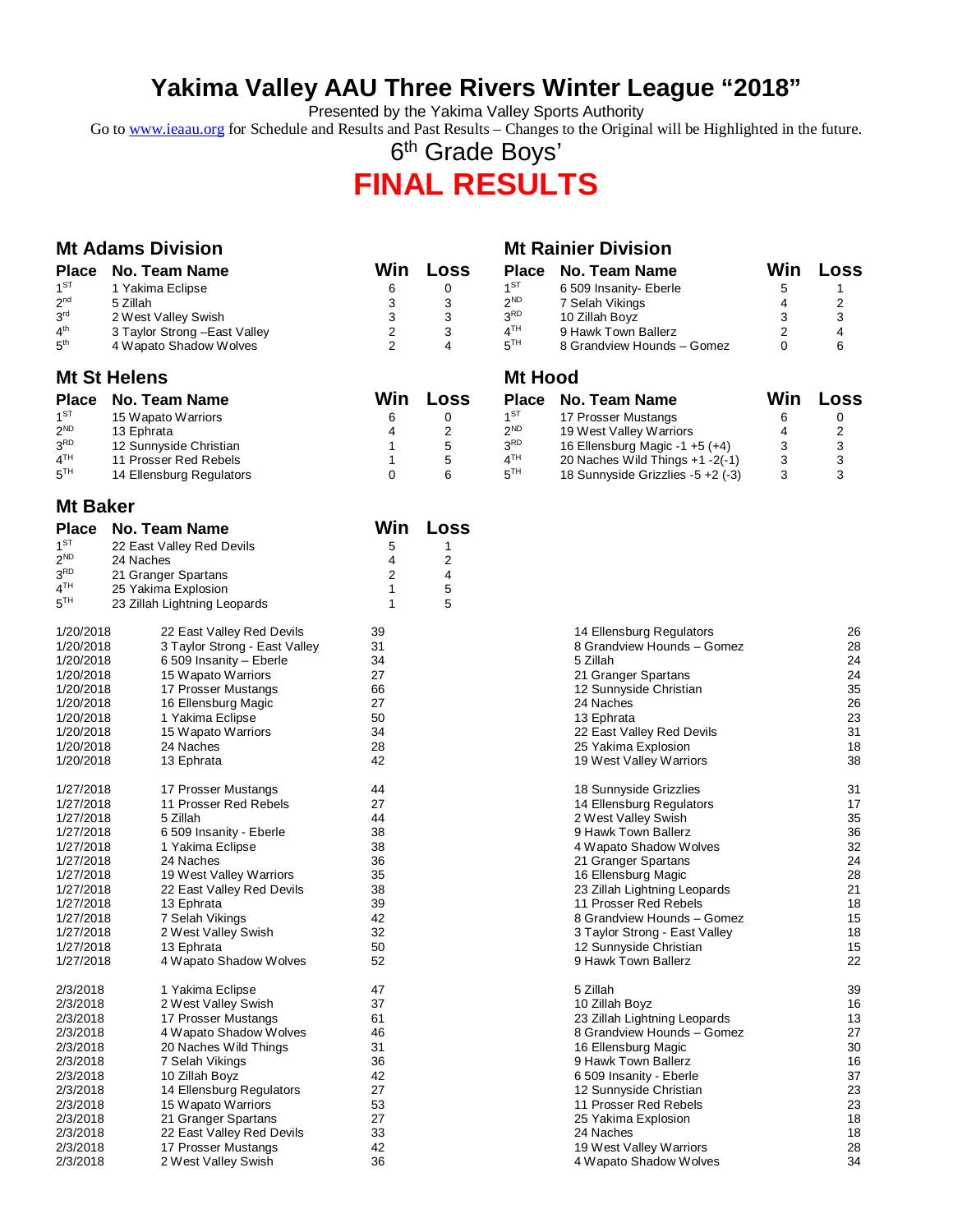## **Yakima Valley AAU Three Rivers Winter League "2018"**

Presented by the Yakima Valley Sports Authority

Go to [www.ieaau.org](http://www.ieaau.org) for Schedule and Results and Past Results – Changes to the Original will be Highlighted in the future.

6<sup>th</sup> Grade Boys'

# **FINAL RESULTS**

| rage z    |                               |    |                               |          |
|-----------|-------------------------------|----|-------------------------------|----------|
| 2/10/2018 | 7 Selah Vikings               | 39 | 2 West Valley Swish           | 29       |
| 2/10/2018 | 25 Yakima Explosion           | 44 | 23 Zillah Lightning Leopards  | 42       |
| 2/10/2018 | 18 Sunnyside Grizzlies        | 30 | 20 Naches Wild Things         | 28       |
| 2/10/2018 | 13 Ephrata                    | 33 | 14 Ellensburg Regulators      | 22       |
| 2/10/2018 | 22 East Valley Red Devils     | 43 | 21 Granger Spartans           | 32       |
| 2/10/2018 | 5 Zillah                      | 51 | 3 Taylor Strong - East Valley | 38       |
| 2/10/2018 | 1 Yakima Eclipse              | 45 | 2 West Valley Swish           | 31       |
| 2/10/2018 | 12 Sunnyside Christian        | 46 | 11 Prosser Red Rebels         | 30       |
| 2/10/2018 | 6 509 Insanity - Eberle       | 43 | 7 Selah Vikings               | 41       |
| 2/10/2018 | 15 Wapato Warriors            | 35 | 13 Ephrata                    | 24       |
| 2/10/2018 | 17 Prosser Mustangs           | 55 | 16 Ellensburg Magic           | 24       |
| 2/10/2018 | 10 Zillah Boyz                | 44 | 8 Grandview Hounds - Gomez    | 14       |
| 2/17/2018 | 9 Hawk Town Ballerz           | 26 | 5 Zillah                      | 25       |
| 2/17/2018 | 18 Sunnyside Grizzlies        | 36 | 25 Yakima Explosion           | 11       |
| 2/17/2018 | 20 Naches Wild Things         | 36 | 11 Prosser Red Rebels         | 21       |
| 2/17/2018 | 21 Granger Spartans           | 39 | 14 Ellensburg Regulators      | 19       |
| 2/17/2018 | 19 West Valley Warriors       | 34 | 12 Sunnyside Christian        | 19       |
| 2/17/2018 | 1 Yakima Eclipse              | 39 | 7 Selah Vikings               | 23       |
| 2/17/2018 | 6 509 Insanity - Eberle       | 34 | 3 Taylor Strong - East Valley | 22       |
| 2/17/2018 | 20 Naches Wild Things         | 15 | 10 Zillah Boyz                | $\Omega$ |
| 2/17/2018 | 16 Ellensburg Magic           | 26 | 23 Zillah Lightning Leopards  | 16       |
| 2/24/2018 | 6 509 Insanity - Eberle       | 38 | 8 Grandview Hounds - Gomez    | 13       |
| 2/24/2018 | 5 Zillah                      | 15 | 4 Wapato Shadow Wolves        | 0        |
| 2/24/2018 | 24 Naches                     | 42 | 25 Yakima Explosion           | 12       |
| 2/24/2018 | 15 Wapato Warriors            | 54 | 12 Sunnyside Christian        | 33       |
| 2/24/2018 | 10 Zillah Boyz                | 35 | 9 Hawk Town Ballerz           | 27       |
| 2/24/2018 | 23 Zillah Lightning Leopards  | 49 | 21 Granger Spartans           | 45       |
| 2/24/2018 | 1 Yakima Eclipse              | 45 | 3 Taylor Strong - East Valley | 27       |
| 2/24/2018 | 15 Wapato Warriors            | 47 | 14 Ellensburg Regulators      | 27       |
| 2/24/2018 | 16 Ellensburg Magic           | 32 | 18 Sunnyside Grizzlies        | 27       |
| 2/24/2018 | 19 West Valley Warriors       | 46 | 20 Naches Wild Things         | 44       |
| 3/3/2018  | 9 Hawk Town Ballerz           | 37 | 8 Grandview Hounds - Gomez    | 21       |
| 3/3/2018  | 24 Naches                     | 39 | 23 Zillah Lightning Leopards  | 15       |
| 3/3/2018  | 18 Sunnyside Grizzlies        | 40 | 11 Prosser Red Rebels         | 24       |
| 3/3/2018  | 17 Prosser Mustangs           | 56 | 20 Naches Wild Things         | 26       |
| 3/3/2018  | 19 West Valley Warriors       | 28 | 18 Sunnyside Grizzlies        | 23       |
| 3/3/2018  | 22 East Valley Red Devils     | 44 | 25 Yakima Explosion           | 31       |
| 3/3/2018  | 7 Selah Vikings               | 38 | 10 Zillah Boyz                | 28       |
| 3/3/2018  | 3 Taylor Strong - East Valley | 35 | 4 Wapato Shadow Wolves        | 33       |

#### **Mt Adams Division**

#### **Championship Team**

**Yakima Eclipse**

**Page 2**

**Coach: James Aills**

**Players: Corbyn Aills, Becken Murphy, Jace Loudon, Demitrius Corbray, Finnegan Anderson, Phoenix Sanchez, Oscar Sanchez, Xavier Valenzuela**

**2 nd Place Team Zillah Coach: Erick Delp Players: Tysen Reed, Samuel Holloway, Jess Ziegler, Tad Delp, Yisrael Sandoval, Kelleigh Purdy, Hunter Higginbotham, Ryder Garcia, Charles Jewett, Hunter Crouch, Brandon Favilla, Noe Hinojosa, Jacob Hearron**

**3 rd Place Team West Valley Swish Coach: Shawn Graham Players: Jonathan Wright, Carter Graham, Cody Leaverton, Charles Naught, Wyatt Huck, Anthony Hannon-Renteria, Garrett Williams, Carson Sharp, Connor Johnson, Corbin Smillie, Brock Needham**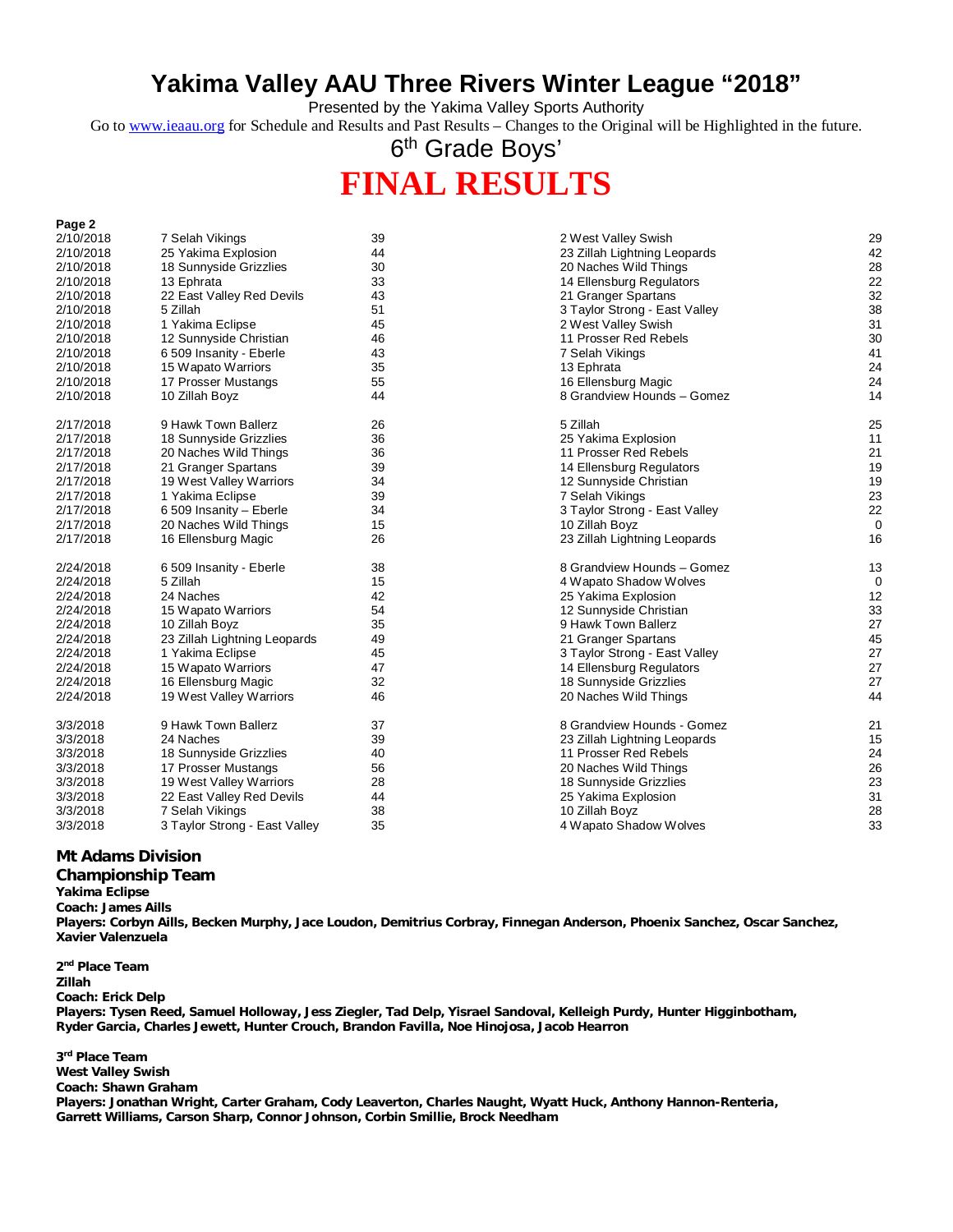**4 th Place Team Taylor Strong Coach: Shane Miller Players: Reagan Miller, Austin Parries, Jorge Cuevas, Julius Gronillo, Sy Sevigny, Jacob Russell, Keegan Dooley, Trevor Baird, Preston Sluder, Nicolas Spencer**

**5 th Place Team Wapato Shadow Wolves Coach: Stephanie Smiscon Players: Chase Eneas, Omar Arizpe, Trenton Tahsequah, Mathias Mcconville, Sterling Mamizuka, Ethan Hamilton, Braden Blodgett, Aidan Morales, Ricky Rosalez, Zeke Glenn**

#### **Mt Rainier Division**

**Championship Team 509 Insanity Coach: Jason Eberle Players: Gage Newhouse, Hugo Torres-Macias, Jayden Chambers, Kyle Clough, Carmine Sarmiento, Eli Aquino, Brody Weets, Evan Maxwell, I'Syis Zamarripa**

### **2 nd Place Team**

**Selah Vikings Coach: Daniel Kinley**

**Players: Evan Kinley, James Hull, Benjamin Michael, Bristen Brown, Cade Terrill, Parker Jones, Braden Kotzin, Wyatt Dawson, Eian Peralta**

**3 rd Place Team Zillah Boyz Coach: Duroy Navarre Players: Noe Hinojosa, Brandon Favilla, Dominic Navarre, Chance Leishman, Lane Sealock, Alex Barrera, Yisrael Sandoval, Tysen Reed, Jess Ziegler, Samuel Holloway**

**4 th Place Team Hawk Town Ballerz Coach: Brian Strong Players: Sonny Strong, Angel Camacho, Phyarel George, Brian Jr. Strong, Ulises Macias, Xailius Bill, Deandre Stevens, Julian Vasquez, Xxadrion Delgado-Romero, Karder Gleason, Trevor Lewis, Antonio Ramos**

**5 th Place Team Grandview Hounds Coach: Roberto Gomez Players: Gilbert Borrego, Daniel De Robles, Juan Gomez, Julian Sanchez, Diego Garza, Danny Moreno, Dorian Chadis, Aiden Rodriguez, Brandon Montelongo, Cruz Gonzalez, Kaden Desmarais**

#### **Mt St Helens**

**Championship Team Wapato Warriors Coach: Xwesqit Redner Players: Tyrin Redner, Evander Randall-Piel, Garrick Young, Ira Pinkham, Maceo Washines, Adonis Tillequots**

**2 nd Place Team Ephrata Coach: Ben Addink Players: Chase Addink, Jackson Lafferty, Jaedon Truscott, Race Mears, HansRoberts, Walker Fulk, Cody Black, Cooper Black**

**3 rd Place Team Sunnyside Christian Coach: Daniel De Boer Players: Ethan Rocha, Cole Smeenk, Clayton Smeenk, Silas Aman, Luke Kinter, Brandon Zieske, Gerson Jimenez, Isaac Jimenez, Caden Condie**

**4 th Place Team Prosser Red Rebels Coach: Jeremy Anderson Players: Justin Martin, Nicholas Serl, Tyler Martin, Alex Anderson, Luke Munn, Owen Hartliep, Diego Salinas, Bryson Ashton, Jermael Martinez**

**5 th Place Team Ellensburg Regulators Coach: Bill Davis Players: Hudson Davis, Jaden Allen, Ean Bedsaul, Cy Clark, Nolan Harvill, Wyatt Rodarme, Anders White, Koleman Runkel, Owen Cox**